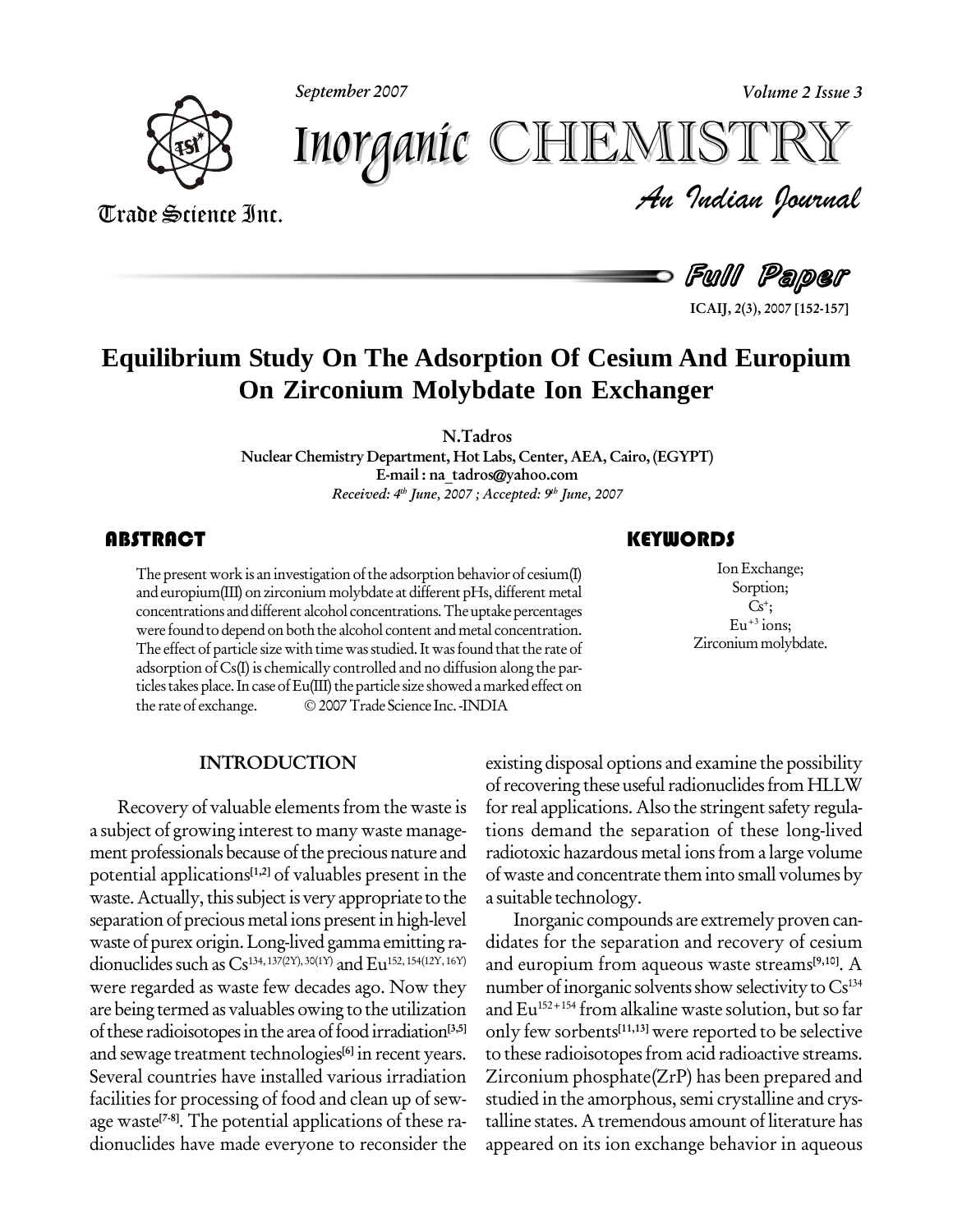Full Paper

solutions. Of this literature we mention the books and review articles **[14,18]**. N.Souka studied the adsorp tion behavior of some actinides on zirconium phosphate from mineral acid-alcohol media (6) **[19]**.

Zirconium molybdate shows high sorption effi ciency and exhibits different affinity for  $Cs(I), Zn(II)$ and Eu(III). This fact allows the sorption of these elements from their aqueous solutions and their separation from each other. Under appropriate conditions, Zirconium molybdate shows high selectivity to both europium and cesium ions **[20]**. In this work, the ad sorption of Cs(I) and Eu(III) on zirconium molyb date was studied. The effect of various parameters such as contact time, metal concentration, particle size and effect of different alcohols on the uptake  $B = [(A_i-A_i)/A_i] \times 100$ were investigated.

### **EXPERIMENTAL**

### **Irradiation**

The radionuclides used  $Cs(I)$  or  $Eu(III)$  were produced by irradiating weighed amounts of their salts or oxides in the second research reactor at Inchas ERE2, Egypt.

#### **Solutions**

Stoke solutions of cesium and europium(10<sup>1</sup>M) up have been prepared by dissolving known amounts of Chloride saltsin redistilled water. Each solution was then diluted to the required concentration and then labeled with the corresponding radioisotopes(Cs $^{134}$ ,  $\quad$  V  $T^{1/2}$  = 2.06y) and (Eu<sup>152, 154</sup>, T<sup>1</sup>/<sub>2</sub> = 12y).

### **Exchanger**

Zirconium molybdate was synthesized and char- $\arct{arized}$  (IR and XRD) as methods reported before  $\frac{1}{100}$ **[20]**. The ion exchange capacity was determined by repeated batch equilibration of the prepared ex-<br>changer till saturation with 10<sup>2</sup>M CsCl or EuCl<sub>3</sub> by<br>shaking in a water bath adjusted to 25°C±1°C. The changer till saturation with 10<sup>2</sup>M CsCl or EuCl<sub>3</sub> by  $\begin{array}{c|c} \frac{9}{16} & \infty \end{array}$ shaking in a water bath adjusted to 25°C $\pm$ 1°C. The  $\,$   $\,$   $\,$   $\,$   $\,$   $\,$   $\rm \frac{5}{9}$   $\,$ capacity was then calculated by the following equa tion **[21,22]**:

tion<sup>[21,22]</sup>:  
Capacity=
$$
\frac{\%uptake}{100} \times \text{Cox} \frac{V}{m} \times Z(meq/g)
$$

where  $C_0$  = initial concentration of the counter ions; V = volume of solution (ml); m = mass of exchanger (g);  $Z$  = valency of the tested ion. The capacity of Cs+1 and Eu+3 were found 0.413 meq/  $\parallel$  M  $_{\rm H}$ 

g and0.285meq/g respectively.

#### **Uptake method**

A portion of the prepared molybdate (m) was<br>ed with a certain volume(v) of a solution con-<br>ing the specified ion then shacked at  $25^{\circ}\text{C}_{\pm}^{\circ}\text{C}$ . mixed with a certain volume(v) of a solution con taining the specified ion then shacked at 25°C±°C. After certain time, the solution was separated and the concentration of the sorbed ion was determined radiometrically using NaI scintillation detector connected with an ST6 scaler timer. The counting rates were at least 10 times as that of the background. The distribution coefficient  $K_d$  and the uptake per $k$  **cent B** were determined as follows:

**-1) EXECUTE B** were determined<br> **B** =  $[(A_i - A_i)/A_i] \times \sqrt{m}$  (mlg<sup>-1</sup>)<br> **B** =  $[(A_i - A_i)/A_i] \times 100$ 

where: A<sub>i</sub>=area of the  $\gamma$ -ray peak of the corresponding isotope before contacting the ion exchanger;  $A_i$ =area of the same peak after contacting the ion exchanger;  $V =$ volume of the aqueous phase (ml); and  $m =$  mass of the dry ion exchanger (g).

#### **RESULTS AND DISCUSSION**

### **Effect of pH**

, Very low value of adsorption was observed at pH The pH dependence of the adsorption of  $Cs^{+1}$  and Eu +3 onzirconium molybdate isshowninplotsofthe uptake percentage as a function of the pH (1.9-9.5) for Cs+1 and(1.9-6.5) for Eu +3 solutions(Figure 1). It is evident that the adsorption of  $Cs^{+1}$  on zirconium molybdate was greatly influenced by a change of  $pH$ . values lower than 6 but above 6, a steady increase in the uptake percentagewas observed.These indicates that zirconium molybdate behaves as cation and an-



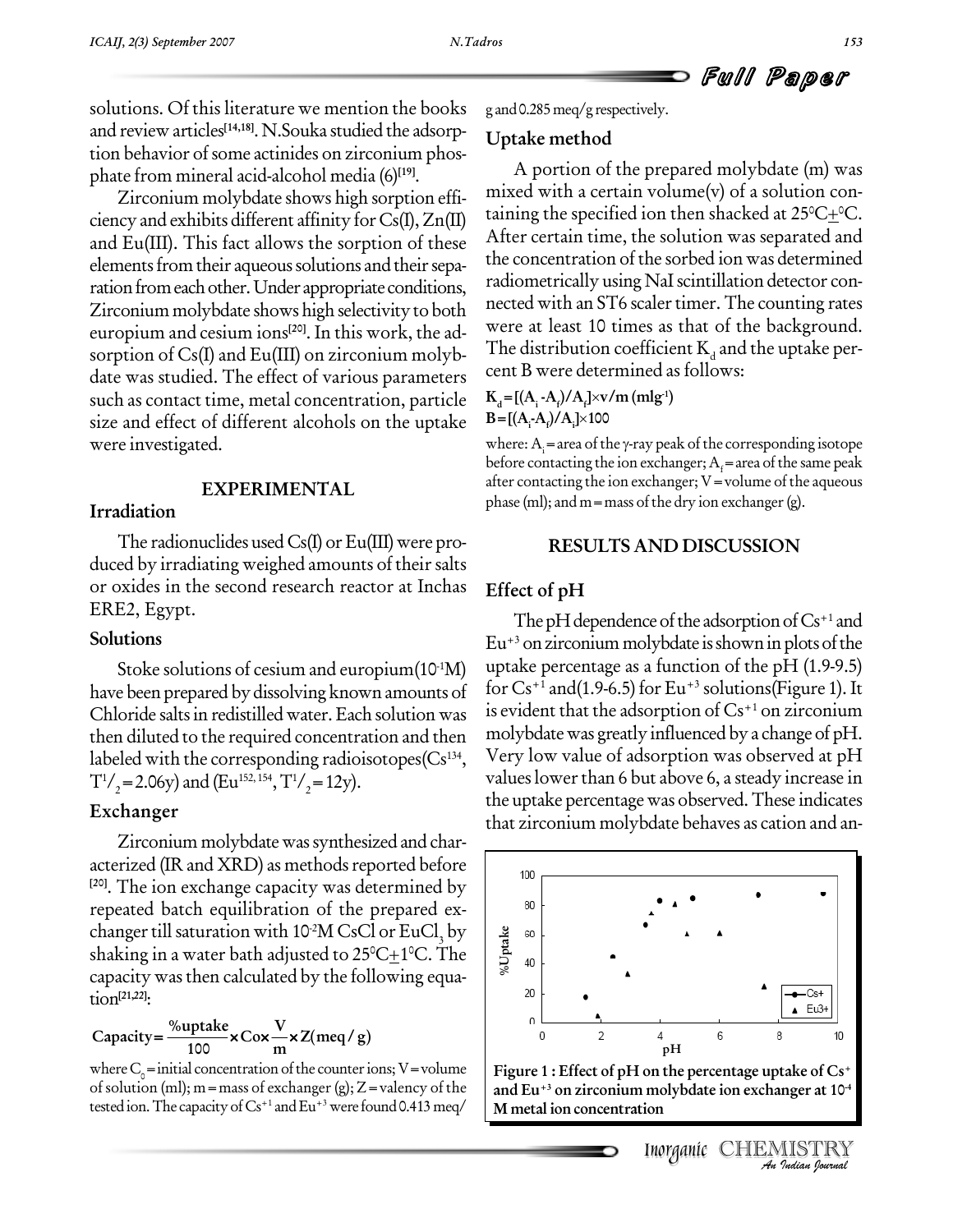

ion exchanger in alkaline and acidic media respec tively<sup>[16]</sup>. On the other hand, the uptake percentage sium:<br>of adsorption of Eu<sup>+3</sup> on Zirconium molybdate (Fig- for C<br>ure 1) increases gradually until ~pH=4. With values are re of adsorption of Eu<sup>+3</sup> on Zirconium molybdate (Fig-<br>ure 1) increases gradually until ~pH=4. With values are re<br>of pH higher than ~4, a large decrease in the uptake that t was observed by the increase of pH. These can be attributed to hydrolysis of Eu +3 after pH=5.

#### **Effect of concentration**

Figure 2 shows that the uptake percentage changes asthe concentration changes. Starting from in the studied range 10<sup>-5</sup>M till 10<sup>-2</sup>M of Cs<sup>+1</sup> and Eu<sup>+3</sup> aqueous solutions. With increasing metal concentrations, the uptake percentage decreased.

#### **Adsorption isotherm**

The adsorption isotherm for zirconium molyb date exchanger was performed at different cesium or europium chloride concentrations varying from 10 -5 till 10 -3mol/l at 298K.

The concentration wasinvestigated as a function of time at constant temperature(298 K) for both ce sium and europium ions at pH values of 9.5 and pH4.7 for Cs+1 and Eu +3 respectively. The results obtained are represented in(Figures 3 and 4). It could be seen that the rate of uptake of Cs+1 or Eu+3 is rapid at the beginning, becomes slower in latter stages and finally it reaches an apparent saturation for all studied con-



Figure 3 : Variation of the adsorbed Cs<sup>+</sup>ions, on hydrous zirconium molybdate, with time different cesium concentra**tion, 298Kand pH9.5**



**concentration, 298Kand pH9.5**

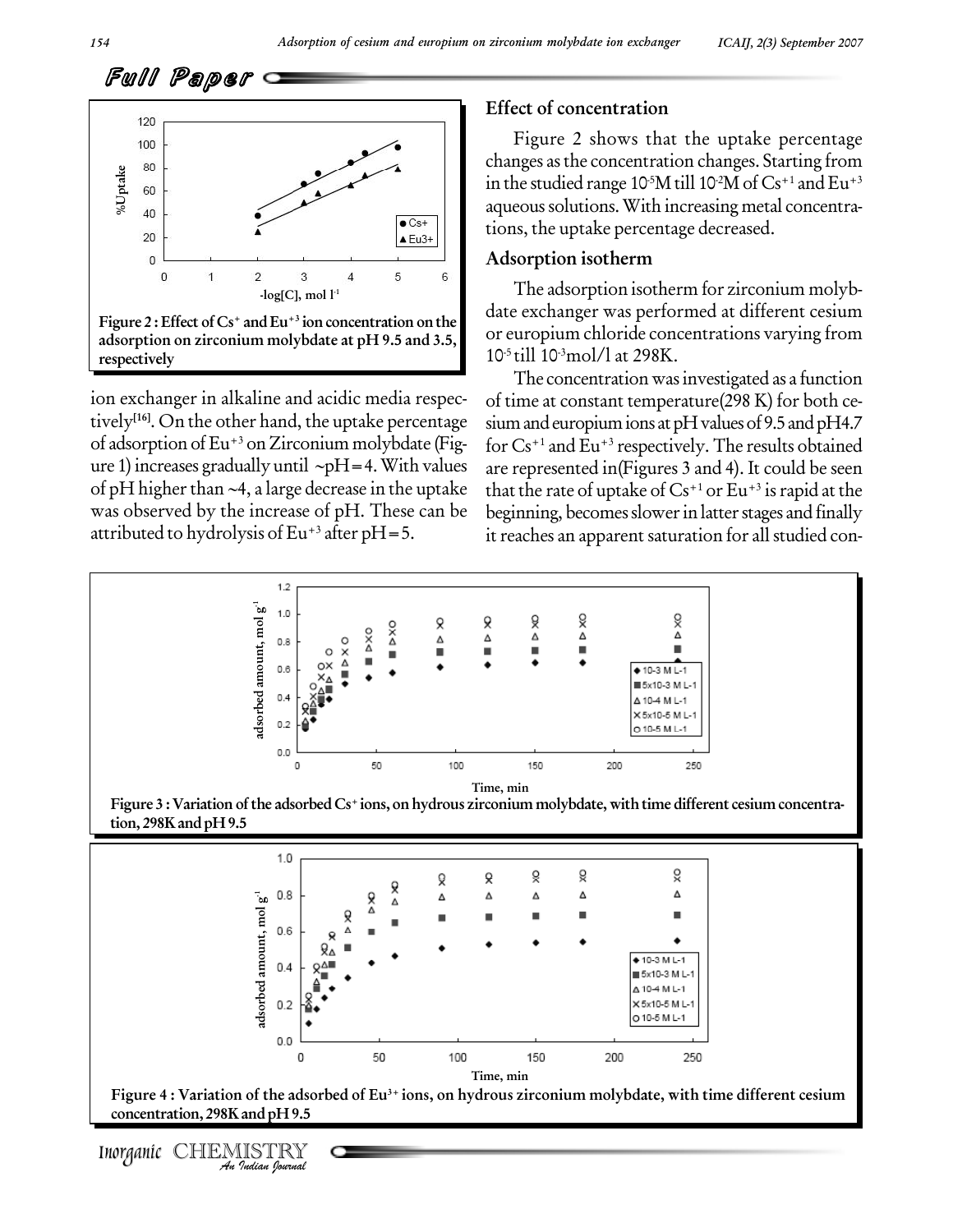



**Figure 6 : Effect of alcohol concentration on the distribu tion ratio,**  $k_d$ , of  $Cs^+$  on zinconium molybdate ion  $ex$ **changer**



**TABLE** 1: The amount adsorbed(meq/g) of  $Cs^{+1}$  and  $Eu^{+3}$ **(10 -3M)solutions at pH 9.5 and 4.7 respectively on zirconium molybdate at 70% alcohols**

| Medium                    | $Cs^{+1}$ (meg/g) | $Eu^{+3}(meq/g)$ | $\mathbf{i}$ |
|---------------------------|-------------------|------------------|--------------|
| Aqueous (without alcohol) | 0.066             | 0.165            |              |
| Methanol                  | 0.094             | 0.213            | C            |
| Ethanol                   | 0.095             | 0.225            | t            |
| Propanol-1                | 0.096             | 0.237            |              |
| Propanol-2                | 0.099             | 0.255            |              |

centrations. The time required to reach a saturation value was found to be 60minutes for  $Cs^{+1}$  and 90 minutes for Eu+3. The figures revealed that, the amount of  $Cs^{+1}$  or Eu<sup>+3</sup> adsorbed at equilibrium increased from the reciproca utes for Eu<sup>+3</sup>. The figures revealed that, the amount This sequal requilibrium increased from the reciprocarrol 0.98×10<sup>-6</sup>meq/g to 0.66×10<sup>-4</sup>meq/g and from

**Full Paper**<br>0.93×10<sup>-6</sup> meq/g to 0.55×10<sup>-4</sup> meq/g respectively, when  $\rm Cs^{+1}$  or  $\rm Eu^{+3}$  ion concentrations increased from 0.93×10<sup>-6</sup> meq/g to 0.5<br>when Cs<sup>+1</sup> or Eu<sup>+3</sup> ion co<br>1×10<sup>-5</sup> to 1×10<sup>-3</sup>M. The  $1\times10^{-5}$  to  $1\times10^{-3}$ M. The percentage adsorption was high at high dilution of Cs<sup>+1</sup> or Eu<sup>+3</sup> ion solution. The maximum values obtained for Cs+1 and Eu+3 were 98% and 93% respectively, at 10 -5mol/l metal ion concen trations. This is explained to by due to the fact that, at high dilutions, relatively large numbers of surface sites are available for uptake of small numbers of  $Cs^{+1}$  or <sup>3+</sup> Eu<sup>+3</sup> ions from the aqueous solution<sup>[23]</sup>.

Adsorption data were further analyzed using the Freundlich adsorption isotherm. Logarithmic dependence of the amount of Cs+1 and Eu +3 adsorbed at equilibrium(a <sup>e</sup>) versus bulkconcentrationofCs+1 and Eu<sup>+3</sup> at equilibrium(C<sub>e</sub>) was found to be linear (Fig-<br>ures 5, 6) confirming the freundlich isotherm:

### $\text{Log } a_e = \log K + b \log C$

where K and b are freundlich constants corresponding to adsorption capacity and adsorption intensity respectively. These constants were estimated from the intercept and slope of the straight-line plot. The freundlich constants were found to be 1.2472 ${\rm mol.g^{\scriptscriptstyle 1}}$ and 0.5667 mol.g<sup>-1</sup> for Cs(I) and 1.0955 mol.g<sup>-1</sup> and 0.6321 mol.g  $1$  for Eu(III), respectively.

The fractional value of b for both elements un der investigation proved that the surface of the ad sorbent is probably of heterogeneous nature **[24]**.The higher value of  $K$ (adsorption capacity) for zirconium molybdate shows once more that this material is a more efficient exchanger, at least for  $Cs(I)$  and  $Eu(III)$ removal from aqueous solutions.

### **Adsorption from alcoholic solutions**

alcohol to another is according to the sequence: The effect of increasing concentrations of methanol, ethanol, propanol-1 and propanol-2 on the ad- <sup>+3</sup> sorption of  $Cs^{+1}$  and  $Eu^{+3}$  from 10<sup>3</sup>M CsCl and EuCl<sub>3</sub> at pH9.5 for Cs+1 and pH4.7 for Eu +3 is given in fig ures 6 and 7. The data presented in figures 6 and 7  $(meq/g)$  indicate that the substitution of increasing the amounts of water by alcohols was found to increase the up take percentage of  $\rm Cs^{+1}$  and  $\rm Eu^{+3}.$  For the same alcohol concentration, the magnitude of enhancement in the uptake percentage of  $\rm Cs^{+1}$  and  $\rm Eu^{+3}$  from one

Propanol-2>Propanol-1>Ethanol>Methanol

**IMethanol<br>decrease in<br>stant of the<br><b>IISTRY**<br>*Indian bouwad* This sequence may be related to the decrease in the reciprocal value of the dielectric constant of the

Inorganic CHEMISTRY<br>In Indian Iournal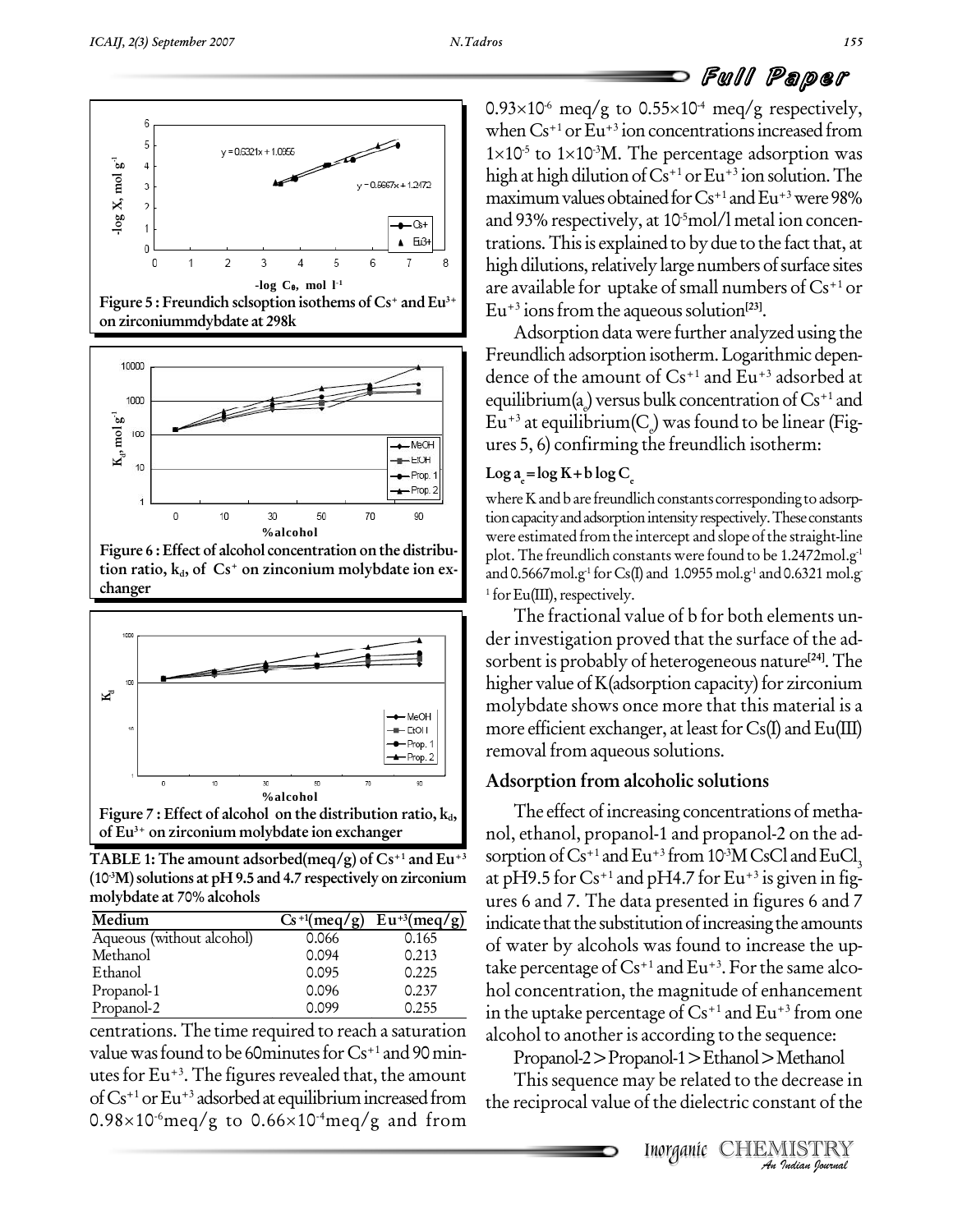





alcohol and of decreasing chain length between the last three solvents.

Also the amounts adsorbed of Cs+1 and Eu+3 ions at for different alcohols are shown inTABLE 1

TABLE 1 shows that all values of the adsorbed amounts are higher in mixed solvents than in both ions of CsCl and EuCl, solutions separately. This may be due to the partial dehydration of the ions resulting from the accessibility of more exchange sites  $[7]$ and higher affinity to these sites. Also due to the more basicity of the used mixed solvents **[25,26]** lead ing to the replacement of more weakly acidic  $H^+$  in zirconium molybdate **[27]**.

The data given in this figure indicates that, for a certain alcohol concentration, the adsorption of the mentioned elements decreases with increasing of the metal concentration.

### **Effect of particle size**

The effect of particle size, on the rate of adsorp-The effect of particle size, on the rate of action of  $Cs^{+1}$  and  $Eu^{+3}(10^{-3}M)$  and  $10^{-4}M$ ) solutic irronium molybdate ion exchanger are shown res 8 and 9. The variation of  $Q_t/Q_e$  where <br>*Inorganic* CHEMISTRY tion of  $\rm Cs^{+1}$  and  $\rm Eu^{+3}(10^{3}M$  and  $10^{4}M)$  solutions on  $\rm L^{13}L^{1.0}$ zirconium molybdate ion exchanger are shown in figures 8 and 9. The variation of  $Q_t/Q_e$  where  $Q_t$ =

amount exchanged at time t and  $Q_e$ =amount ex-<br>changed at equilibrium.

From figure 8, no effect of the particle size in case of adsorption of Cs+1 ions, on zirconium mo lybdate due to the difference in particle size from 0.1mm to 0.25mm. Thus the rate of adsorption is chemically controlled and no diffusion along the par ticles takes place.

Adsorption of Eu<sup>+3</sup> ions on zirconium molybdate at 10 -4M solution is given in (Figure 9).The particle size has a marked effect on the rate of exchange, indi cating existence of diffusion mechanism**[28]**.

#### **REFERENCES**

- **[1]** Feasibility of Separation, Utilization of Cesium, Strontium from High Level Waste, Technical Report Series 356.IAEA. Vienna, **(1993)**.
- [2] S.M.Rao, K.M.Kulkarni; 'Proc.Intern.Conf. on Applications of Radioisotopes and Radiation in Industrial Development (ICARID-94)', Mumbai, India, 7-9 **(1994)**.
- **[3]** J.F.Diehl;Radiat.Phys.Chem., **63**, 211 **(2002)**.
- **[4]** R.Sadat, A.Ross, H.Leveziel; ëProc.Intern.Conf.on Applications of Radioisotopes and Radiation in In dustrial Development (ICARID-94)', S.M.Rao, K.M.Kulkarni (Eds) MumbaiIndia, **177**, 7-9 **(1994)**.
- List of Clearance of Irradiated Foods, International AtomicEnergyAgency, Vienna,**(1992)**.
- **[6]** T.Lissel; ëProc.Intern.Conf.on Applications of Ra dioisotopes and Radiation in Industrial Development (ICARID-98)', D.D.Sood, A.V.R.Reddy (Eds); Mumbai, India, **105**, 4-6 **(1998)**.
- D.D.Sood; 'Proc.Intern.Conf.on Applications of Radioisotopes and Radiation in Industrial Development (ICARID-98)', D.D.Sood, A.V.R.Reddy (Eds); Mumbai, India, 35 **(1998)**.
- **[8]** G.J.Luckman;Radiat.Phys.Chem., **63**, 285 **(2002)**.
- **[9]** A.Clearfield; SolventExtr.Ion.Exch., **18**, 655 **(2000)**.
- [10] M.Abe; 'Ion Exchanger and Solvent Extraction', J.A.Marinsky, Y.Marcus (Eds) M.Dekker; Inc., New York, **12**, 381 **(1995)**.
- **[11]** M.Suss,G.Pfrepper; Radiochim.Acta, **29**, 33 **(1981)**.
- **[12]** R.Harjula,J.Lehto, A.Paajanen,L.Brodkin,E.Tusa; Nucl.Sci.Eng., **137**, 206 **(2001)**.
- **[13]** T.Moller,A.Clearfield,R.Harjula;Micropor.Mesopor. Mater, **54**, 187 **(2002)**.
- [14] C.B.Amphlett; Inorganic Ion Exchangers, Elsevier, Amsterdam **(1964)**.